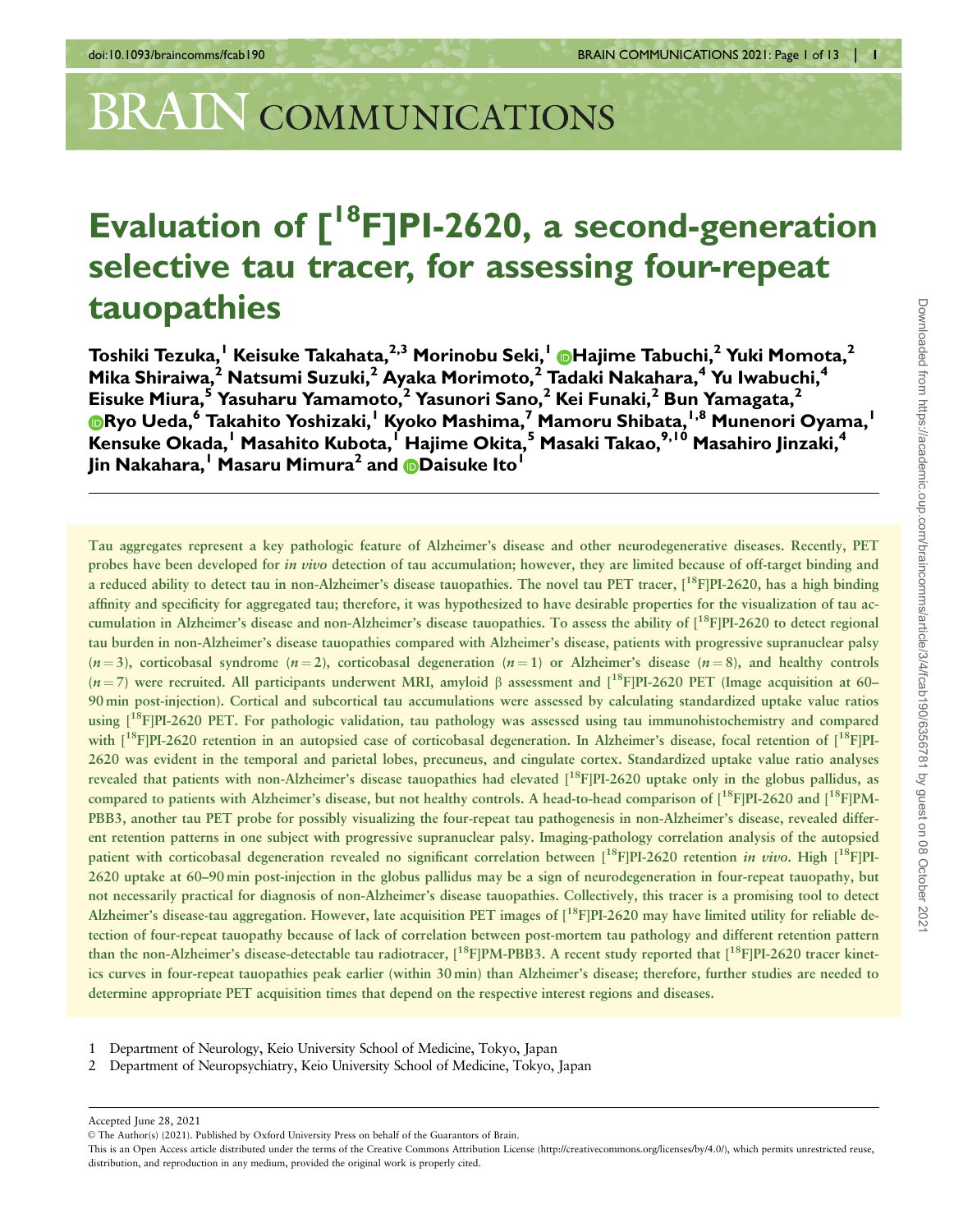#### 2 | BRAIN COMMUNICATIONS 2021: Page 2 of 13 T. Text and 2021: Page 2 of 13

- 3 Department of Functional Brain Imaging Research, National Institute of Radiological Sciences, National Institutes for Quantum and Radiological Science and Technology, Chiba, Japan
- 4 Department of Diagnostic Radiology, Keio University School of Medicine, Tokyo 160-8582, Japan
- 5 Department of Pathology, Keio University School of Medicine, Tokyo 160-8582, Japan
- 6 Office of Radiation Technology, Keio University Hospital, Tokyo 160-8582, Japan
- 7 Department of Neurology, Tokyo Saiseikai Central Hospital, Tokyo 108-0073, Japan
- 8 Department of Neurology, Tokyo Dental College Ichikawa General Hospital, Tokyo 272-8513, Japan
- 9 Department of Clinical Laboratory, National Center of Neurology and Psychiatry (NCNP), National Center Hospital, Tokyo 187- 8551, Japan
- 10 Brain Bank, Mihara Memorial Hospital, Gunma 372-0006, Japan

Correspondence to: Daisuke Ito, MD, PhD, Department of Neurology, Keio University School of Medicine, 35 Shinanomachi, Shinjuku-ku, Tokyo 160-8582, Japan, E-mail: d-ito@jk9.so-net.ne.jp

Graphical Abstract

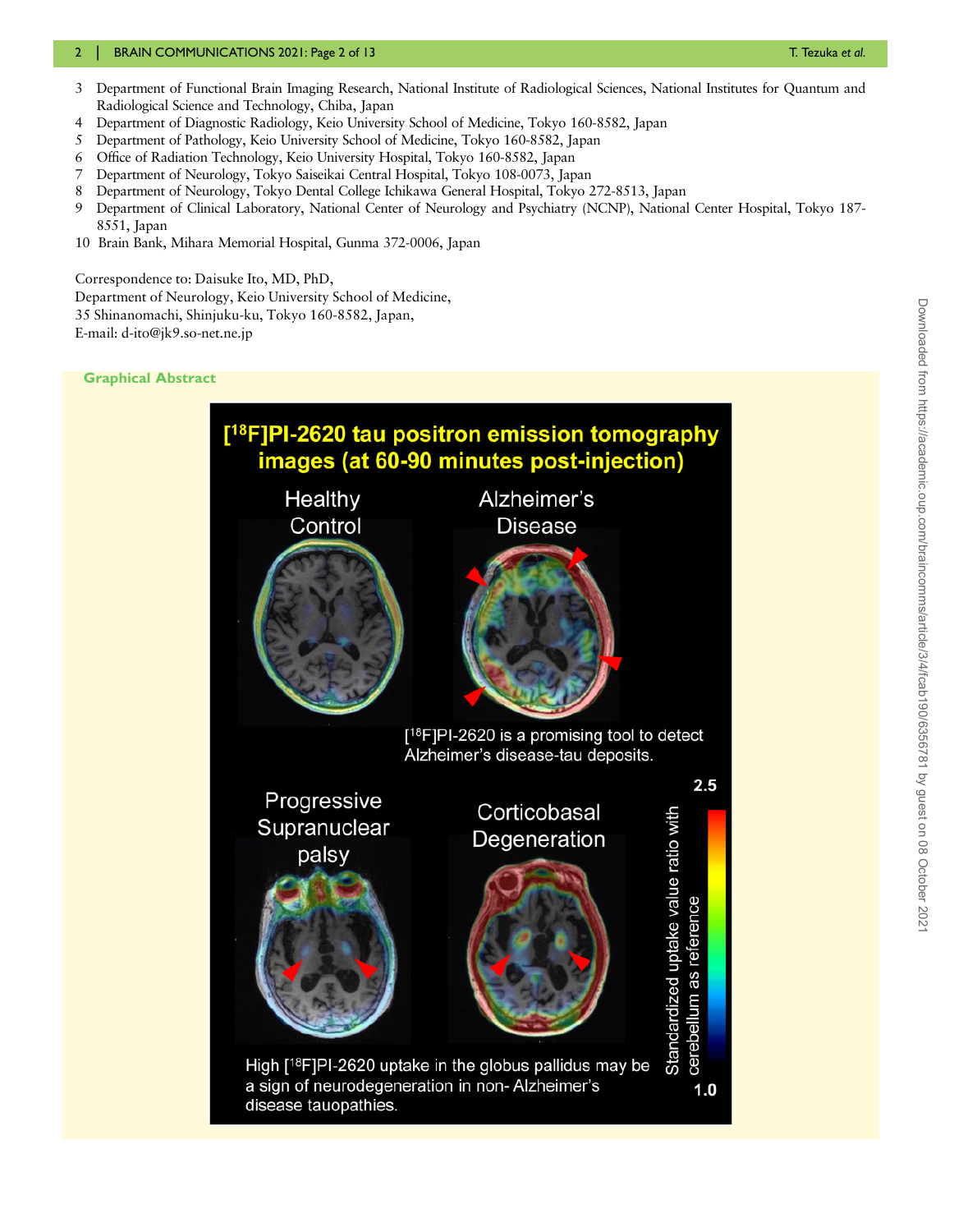<span id="page-2-0"></span>Keywords: Tau imaging; Alzheimer's disease; tauopathy; progressive supranuclear palsy; corticobasal degeneration

Abbreviations:  $4R =$  four-repeat; ADAS-cog = Alzheimer's Disease Assessment Scale-cognitive subscale; AGD = argyrophilic grain dementia; CBD = corticobasal degeneration; CBS = corticobasal syndrome; DaTSCAN = dopamine transporter imaging;  $FBB = Florbetaben; FTLD = frontotemporal lobar degeneration; GM = grey matter; GMP = Good Manufacturing Practice; HCs$  $=$  healthy controls; MMSE  $=$  Mini-Mental State Examination; PHFs  $=$  paired helical filaments; PSP  $=$  progressive supranuclear palsy;  $PSP-P = PSP-parkinsonism; PSPRS-J = PSP Rating Scale-Japan; PVC = partial-volume correction; ROIs = regions of interest;$  $SUVRs =$  standardized uptake value ratios; UPDRS = Unified Parkinson's Disease Rating Scale; VOIs = volume of interests; WM = white matter

## Introduction

PET ligands represent a potential innovative tool for the diagnostic accuracy and in vivo quantification of path-ology in Alzheimer's disease and other tauopathies.<sup>[1,2](#page-11-0)</sup> Several second-generation tau PET tracers, which have high selectivity and low affinity for 'off-target' factors, such as MAO-B or MAO-A, have been developed that enable high-contrast imaging of tau pathology in Alzheimer's disease, especially the three-repeat (3R) and four-repeat (4R) tau isoforms that aggregate into paired helical filaments (PHFs).<sup>[3](#page-11-0)</sup> Additionally, tau PET is potentially useful for the in vivo assessment of non-Alzheimer's disease tauopathies, such as 4R tauopathy, progressive supranuclear palsy (PSP), corticobasal degeneration (CBD) and some variants of frontotemporal lobar degeneration  $(FTLD)$ .<sup>[2,4](#page-11-0)</sup>

With a pioneering tau tracer,  $[11C]PBB3$ , retention was observed in regions expected to harbour tau pathology in non-Alzheimer's disease tauopathies, such as PSP, corticobasal syndrome (CBS), and severe traumatic brain injury and chronic traumatic encephalopathy.<sup>[2,5,6](#page-11-0)</sup> Some studies using  $[18F]$ AV1451 PET, which is the most widely studied tracer to date, have shown elevated retention in areas of frequent tau pathology in patients with PSP and  $CBS^{2,7,8}$  $CBS^{2,7,8}$  $CBS^{2,7,8}$  However, recent reports have failed to reveal any correlation between in vivo retention of radioligands and post-mortem tau measures in non-Alzheimer's disease tauopathies. $9,10$  Similarly, a few studies have reported that the new tau tracer,  $[$ <sup>18</sup>F|PI-2620, binds to all types (3R, 4R and 3R/4R) of tau deposits in vitro,<sup>[11](#page-11-0)</sup> but its

reliability and usefulness in vivo as a biomarker in non-Alzheimer's disease tauopathies remains debatable.<sup>[11](#page-11-0)–[17](#page-11-0)</sup>

This study sought to evaluate tau PET imaging using [<sup>18</sup>F]PI-2620 in 4R tauopathies (patients with PSP, CBS and CBD). We characterized  $[18$ FIPI-2620 by comparison with  $[18F]PM-PBB3$ , another tau probe developed for tau fibrils in both Alzheimer's disease and non-Alzheimer's disease tauopathies, in the same PSP subject.  $4,18,19$ Finally, we correlated antemortem regional standardized uptake value ratios (SUVRs) of  $[$ <sup>18</sup>F|PI-2620 with postmortem tau pathology, following the autopsy of a confirmed CBD case.

## Materials and methods

#### Participants and clinical measurements

Patients with PSP  $(n=3)$ , CBS  $(n=2)$ , CBD  $(n=1)$ , and Alzheimer's disease  $(n = 8)$ , and healthy controls (HCs)  $(n = 7)$  were recruited at Keio University Hospital from September 2018 to March 2020 (Table 1). We enrolled participants with  $\geq$ 12 years of education. All participants underwent MRI scans. The diagnoses of Alzheimer's disease, PSP and CBS were made according to diagnostic cri-teria, as previously described.<sup>[20](#page-11-0)–[22](#page-11-0)</sup> Three PSP cases fulfilled the clinical criteria for probable PSP and their clinical predominance types were PSP with Richardson's syndrome in two cases and PSP–CBS in one case. $21$  The CBS cases (#01, #17) had abnormal dopamine transporter imaging

#### Table 1 Participant characteristics and clinical test performance in vivo [<sup>18</sup>F]PI-2620 PET imaging

| <b>Disease</b>                     | Non-Alzheimer's disease tauopathy $(n = 6)$ | Alzheimer's disease $(n = 8)$      | <b>Healthy control</b><br>$(n = 7)$ |
|------------------------------------|---------------------------------------------|------------------------------------|-------------------------------------|
| Sex (male/female)                  | 2/4                                         | 4/4                                | 4/3                                 |
| Age, years (mean, SD)              | $71.8 \pm 4.5$                              | $71.5 \pm 8.7$                     | 71.1 $\pm$ 6.6                      |
| Education, years (mean, SD)        | $14.3 \pm 2.0$                              | $13.5 \pm 2.1$                     | $14.7 \pm 3.3$                      |
| MMSE (mean, SD)                    | $13.7 \pm 14.4$                             | $17.9 \pm 5.3 \#$                  | $28.4 \pm 1.5$                      |
| ADAS cog (mean, SD)                | $38.6 \pm 34.4*$                            | $24.4 \pm 8.4 \pm (1 \text{ N/A})$ | $3.3 \pm 1.2$                       |
| Amyloid $\beta$ PET $(+/-)$        | $2/3$ (1 N/A)                               | 8/0                                | 0/7                                 |
| <b>UPDRS Part III (mean, SD)</b>   | $64.5 \pm 26.3$                             |                                    | -                                   |
| <b>PSP Rating Scale (mean, SD)</b> | $66.8 \pm 25.1$                             |                                    |                                     |

...<br>#Values reported reflect the mean ± standard deviation. \*P< 0.05 (non-Alzheimer's disease tauopathy versus Healthy Control). P< 0.05 (Alzheimer's disease versus Healthy Control). Significant differences among groups for each value were assessed by a pairwise Wilcoxon test with a Bonferroni correction ( $n=3$ ).

ADAS, Alzheimer's Disease Assessment Scale; MMSE, Mini-Mental State Examination; N/A, not available; N/S, not significant; PSPRS, Progressive Supranuclear Palsy Rating Scale; SD, Standard Deviation; UPDRS, Unified Parkinson's Rating Scale.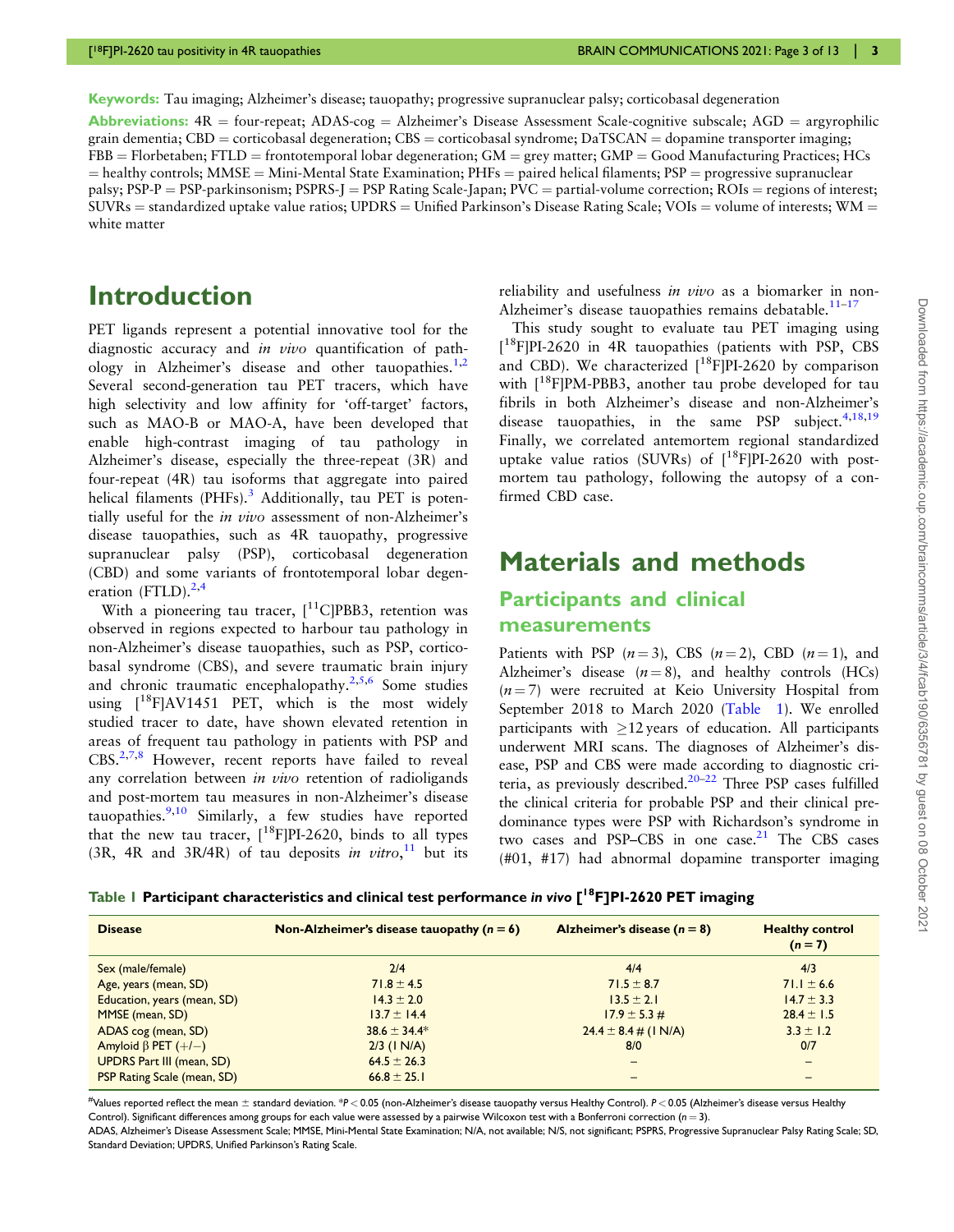<span id="page-3-0"></span>(DaTSCAN) and asymmetric decreased cerebral blood flow in the frontoparietal areas in single-photon emission computed tomography. Phenotypically, they were classified as probable CBS and fulfilled clinical research criteria for probable sporadic CBD. $^{22}$  The enrolment criteria for HC and Alzheimer's disease participants were as follows. HC participants had Mini-Mental State Examination (MMSE) scores 24 and over; however, patients with Alzheimer's disease had MMSE scores 23. The Clinical Dementia Rating score for normal subjects was 0, while for patients with Alzheimer's disease 0.5 or 1. Delayed recall of one paragraph from the Logical Memory II subscale in the Wechsler Memory Scale–Revised was used to assess memory recall, with a cut-off score based on education: normal,  $\geq$ 9 for 16 years of education, and  $\geq$ 5 for 12– 15 years of education. For patients with Alzheimer's disease, these scores were  $\leq 8$  for 16 years of education, and  $\leq$  4 for 12–15 years of education. For normal participants, the Geriatric Depression Scale score was <6. In addition, we performed the Alzheimer's disease Assessment Scalecognitive component-Japanese version (ADAS-J  $\cos^{23}$  $\cos^{23}$  $\cos^{23}$  and trail making test<sup>24</sup> in all participants; the Unified Parkinson's Disease Rating Scale (UPDRS) part  $III^{25}$  in patients with PSP and CBD; and the PSP Rating Scale-Japan (PSPRS-J) $^{26}$  for patients with PSP.

#### Standard protocol approval, registration and patient consent

The study design and protocol were approved by the Ethics Committee for Human Research of the Keio University School of Medicine, and informed consent (#N20170237) was provided by all participants. The [ 18F]PM-PBB3 study was approved by the Radiation Drug Safety Committee and National Institutes for Quantum and Radiological Science and Technology Certified Review Board of Japan. The study was registered with UMIN Clinical Trials Registry (UMIN-CTR; number 000032027 and 000030248).

## [<sup>18</sup>F]PI-2620 synthesis and PET acquisition

[<sup>18</sup>F]PI-2620 was manufactured according to good manufacturing practices (GMP) at our hospital using an automated synthesizer (Synthera V2; IBA, Louvain-la-Neuve, Belgium). PET imaging was performed 60 min after intravenous administration of 185 MBq  $\pm$  10% [<sup>18</sup>F]PI-2620 using a PET/CT system (Siemens Biograph mCT or Siemens Biograph mCT flow, Munich, Germany; these two pieces of equipment reflect the same level of competence because we did not use the 'flow-motion' setting for the brain scan). PET images were acquired for 30 min in a 3D list mode and serial image data (5-min, 10-min, 15-min and 20-min images) were reviewed to evaluate suitability for image interpretation (i.e. presence of head movement). For the visual  $[{}^{18}F]PI-2620$  imaging, PET

data were reconstructed by using the P-mod Neuro tool (PMOD Technologies, Switzerland) to produce cerebellar cortex references manually and to be anatomically fitted to the MR images. We also applied 'aparc  $+$  aseg volume' defined by FreeSurfer version 6.0 as regions of interest (ROIs). By using FSL, we calculated the conversion formula to anatomically fit MR  $T_1$ -weighted images to PET-CT images. The 'aparc  $+$  aseg volume' was placed on PET-CT images according to this conversion formula. The SUVR in each ROI was calculated using FSL. For the visual assessment of  $[{}^{18}F]PI-2620$  imaging, the regional volumes of interest (VOIs) were set in the 8 regions identified in the National Institute of Neurological Disorders and Stroke and the Society neuropathological criteria for PSP, as having moderate to high tau burden (caudate nucleus, globus pallidus, putamen, thalamus, superiorfrontal gyrus, precentral gyrus, midbrain and pons). The brainstem ROIs were defined by using the Bayesian segmentation algorithm, based on a probabilistic atlas of the brainstem, available on FreeSurfer.<sup>[27](#page-11-0)</sup> We calculated the SUVR to the cerebellar cortex and pericalcarine area as an index of  $[18F]$ PI-2620 retention. Since the cerebellar cortex and pericalcarine area has far fewer tau deposits than the other cerebral cortex, even in non-Alzheimer's disease tauopathy,  $28-33$  it is considered an appropriate reference region for nonspecific binding. We performed a partial-volume correction (PVC) analysis using a template volume of interests based on individual masks derived from individual patient MR images using PMOD software [PVC using Template VOIs based on Individual Masks (pmod.com)]. We prepared anatomical MR images which were employed for a better individual adjustment for VOIs. The anatomical MRI of the patient was segmented and the grey matter (GM) and white matter (WM) masks were calculated. The MR image was normalized to the Montreal Neurological Institute MR template using the Brain Normalization method. The VOI template was transformed to the MR space using the inverse of the normalization transform. The transformed VOI template was intersected with the GM mask to obtain the GM VOIs in the MR space. The WM mask was converted into a WM VOI. The PET images were rigidly matched to the MR images. The GM and WM VOIs were transformed to the PET space using the inverse rigid transform. The contouring procedure was applied to get contour definitions of all VOIs. The Geometric Transfer Matrix PVC method was applied to the original PET series using this set of template-based VOIs.

## [<sup>18</sup>F] Florbetaben imaging

All subjects underwent [18F] Florbetaben (FBB) PET scans, with the exception of one patient with CBD, whose amyloid- $\beta$  deposition was assessed by autopsy. FBB was manufactured according to GMP in our hospital using an automated synthesizer (Synthera V2; IBA, Louvain-la-Neuve, Belgium). PET imaging was performed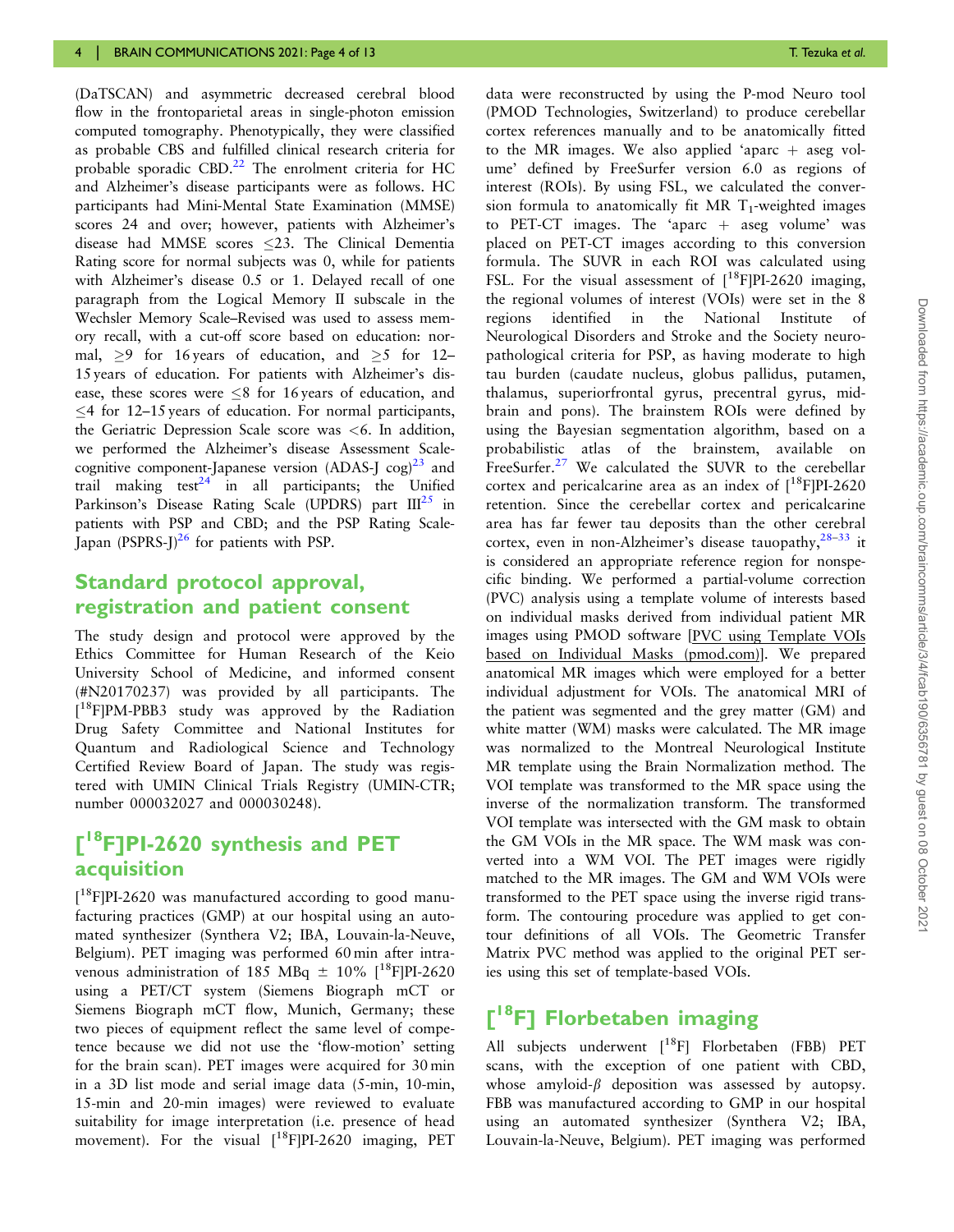<span id="page-4-0"></span>as previously described. $34$  The determination of amyloid  $\beta$  (A $\beta$ ) positivity or negativity was based on the assessment of tracer uptake in the GM of the four following brain regions: the lateral temporal lobes, frontal lobes, posterior cingulate cortex/precuneus and parietal lobes, in line with the NeuraCeq<sup>TM</sup> guidelines.<sup>35</sup>

## [<sup>18</sup>F]PM-PBB3 PET acquisition in PSP-CBS (#52)

One patient (#52) with PSP-CBS underwent PET scan with <sup>[18</sup>F]PM-PBB3 at the National Institute of Radiological Sciences. PET scan with  $[18F]PM-PBB3$  was performed as described elsewhere.<sup>[4](#page-11-0)</sup> Ninety minutes after an intravenous rapid bolus injection of  $[18F]PM-PBB3$ , three-dimensional images were acquired with a Biograph mCT flow system (Siemens Healthcare) for 20 min, providing 109 sections with an axial field of view of 16.2 cm. Images were reconstructed using a filtered back projection algorithm with a Hanning filter (4.0 mm fullwidth at half-maximum). [18F]PM-PBB3 had one injected dose of 184.4 MBq with a molar activity at the time of injection of 88.9 GBq/ $\mu$ mol. Regional SUVR values with the cerebellar cortex as a reference were calculated.

#### Quantitative assessment of tau burden

Subject #18 died two weeks after the  $[{}^{18}F]PI-2620$  PET scan due to aspiration pneumonia. For tissue-matched ROI analyses, 17 brain regions were selected for histological analysis based on expected PSP/CBD neuropathology. The brain was fixed by immersion in 20% formalin, cut in bihemispheric coronal slices and small regional samples, subsequently embedded in paraffin, and sectioned. Immunohistochemistry with AT8 (AT8 antibody, 1:10 000 dilution; DAKO), anti-4R tau (RD4), anti-3R tau (RD3, clone 8E6/C11), anti-a-synuclein (clone 42/a-Synuclein, 1:2000 dilution) and  $\overrightarrow{AB}$  (clone 6F/3D, 1:200) dilution) antibodies was performed on  $4\text{-}\mu\text{m}$ -thick tissue sections and modified Gallyas-Braak silver stain was applied to  $6\text{-}\mu\text{m}$ –thick tissue sections. We used the pathological diagnostic criteria for CBD from Dickson's paper.<sup>[36](#page-11-0)</sup> To assess tau burden, immunohistochemical images were colour-replaced with Photoshop and converted to 8-bit black-and-white images using ImageJ software (National Institutes of Health, Bethesda, MD, USA). A threshold to eliminate the background was determined using the cerebellar cortex. The percentage stained area was assessed using the Analyze %Area and Particle tool. When tau deposits presented in aggregates larger than approximately  $2 \mu m$ , we defined these deposits as particles in ImageJ. The ROIs of SUVRs in PET/MRI image were manually determined to allow for alignment with the pathological samples by using MRIcroGL v1.2 [\(http://](http://www.mccauslandcenter.sc.edu/mricrogl/) [www.mccauslandcenter.sc.edu/mricrogl/\)](http://www.mccauslandcenter.sc.edu/mricrogl/). After repeated discussions with the neuropathologist, ROIs were created

with cerebral cortex and nuclei used as landmarks so as to be correctly matched to the pathology specimen, ranging from about  $4-17$  mm  $\times$   $4-18$  mm with less than 900 mm thickness, which can be gauged as one voxel in MRIcroGL v1.2.

#### Statistical analysis

We used SPSS 26 (IBM Corp.) for statistical analyses. For group analysis of demographic data between groups, we used a Fisher's exact test (sex) and a pairwise Wilcoxon test with a Bonferroni correction  $(n = 3)$  (rest of the data). For analyses of  $[^{18}F]PI-2620$  SUVRs in ROIs, a pairwise Wilcoxon test with a Bonferroni correction  $(n = 3)$  was used. To assess the correlations between SUVRs and pathological values in autopsied and head-tohead patients, we used a Spearman test.

#### Data availability

Data are available from the corresponding author upon reasonable request.

## **Results**

#### Participant characteristics and cognitive test performance

The demographic and clinical features of patients with non-Alzheimer's disease tauopathies (PSP, CBS and CBD), and those with Alzheimer's disease and HC are shown in [Table 1.](#page-2-0) Their mean age at assessment was 71.8  $\pm$  4.5 years (mean  $\pm$  SD) in non-Alzheimer's disease tauopathies,  $71.5 \pm 8.7$  years (mean  $\pm$  SD) in Alzheimer's disease and  $71.1 \pm 6.6$  years (mean  $\pm$  SD) in HC. Patients with Alzheimer's disease were in a mild-to moderate clinical disease stage, as indicated by MMSE ( $n = 8$ ,  $17.9 \pm 5.3$ ), and ADAS-cog.  $(n=7, 24.4 \pm 8.4)$ . All patients underwent  $[$ <sup>18</sup>F] FBB amyloid PET, with the exception of one patient with CBD  $(\text{\#18})$ . [<sup>18</sup>F] FBB amyloid PET was positive for all Alzheimer's disease and two CBS patients, whereas all HC and all PSP patients were FBB-negative. In the autopsied patient with CBD (#18), there were no  $A\beta$  immunoreactive deposits in the cerebrum, cerebellum or brainstem.

#### Clinical course in the autopsied case with CBD (#18)

The patient was a 66-year-old female with a 5-year history of progressive limb rigidity, gait instability and levodopa resistance. Subsequently, she developed dysphagia, apathy/bradyphrenia, and limited vertical eye movements, and suffered from multiple falls, thereby identifying the clinical variant as PSP with Richardson's syndrome or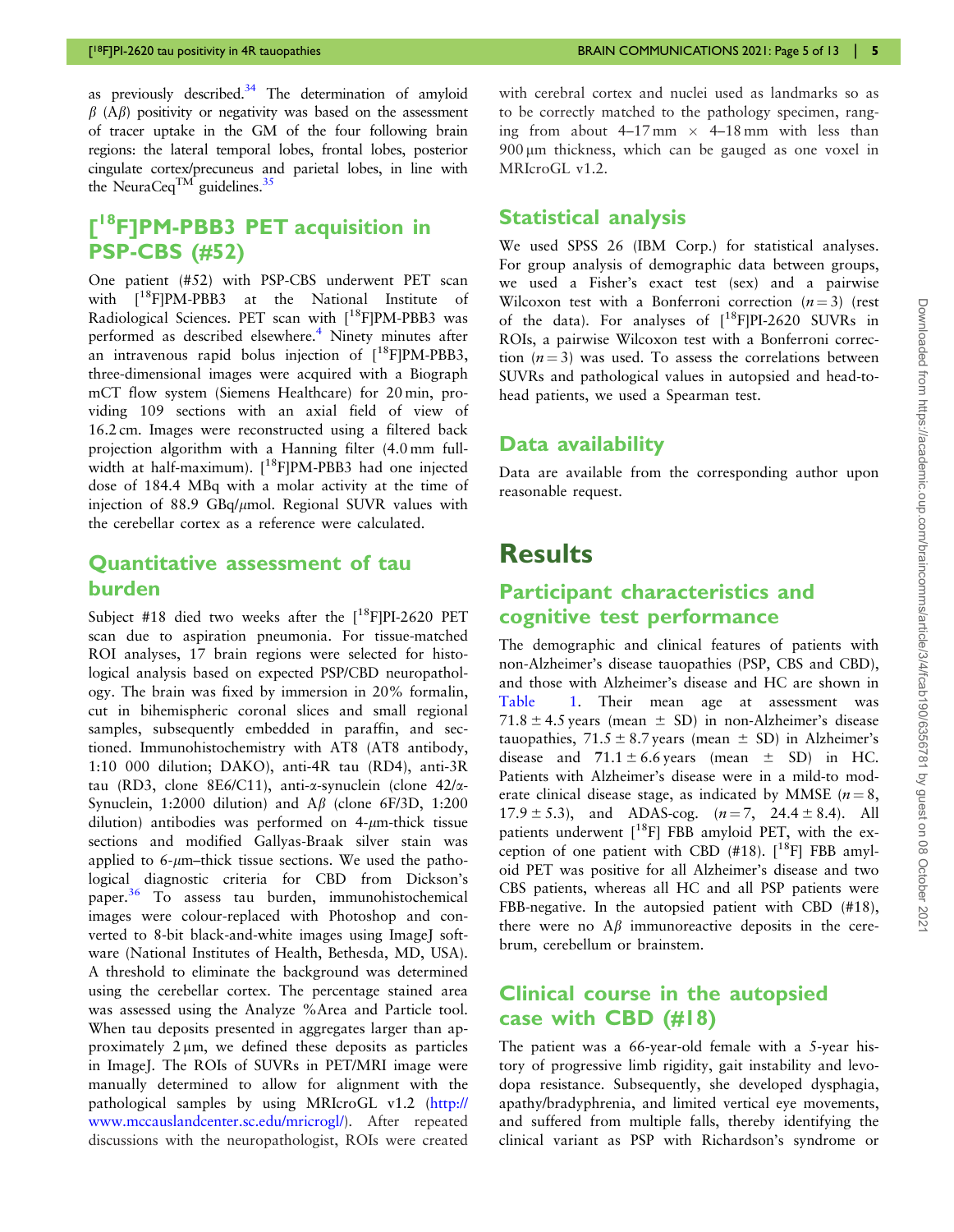<span id="page-5-0"></span>

Figure 1 Representative images of  $\int^{\text{18}}$ FJPI-2620 tau PET images. Individual tau PET images for patients with PSP, CBS, CBD, Alzheimer's disease and HC. All images are based on the same color scale (SUVR values ranging from 1 to 2.5). Cerebellar grey matter is used as the reference region for quantification. SUVRs, standardized uptake value ratios

predominant frontal presentation. $21$  The patient also had a 4-year history of recurrent aspiration pneumonia.

At the time of PET scan with  $[18F]$ PI-2620, she was severely demented and bedridden (PSP RS-J 90/100, UPDRS part III 92/132, MMSE 0). She died of pneumonia 14 days after a follow-up tau PET. A neuropathological examination showed numerous RD-4 immunoreactive neurons, threads, and astrocytic plaques in the cerebral cortex and basal ganglia, consistent with pathological signs of CBD.<sup>36,[37](#page-12-0)</sup> There were no A $\beta$  immunoreactive deposits in the cerebrum, cerebellum or brainstem. No a-synuclein immunoreactive deposits were present. There was no significant vascular pathology and particular other pathological findings. We diagnosed the subject (#18) as having CBD.

#### Clinical course of PSP-CBS case (#52)

The patient was a 74-year old male, with a 7-year history of right dominant tremor, limb rigidity, bradykinesia and progressive gait disturbance. No specific finding was detected on a brain MRI scan. DaTSCAN showed reduced uptake in striatum, predominantly in the left side. 123I-meta-iodobenzylguanidine (MIBG) myocardial scintigraphy demonstrated normal myocardial uptake. His symptoms showed gradual progression, with levodopa treatment-resistance. He subsequently developed evident postural instability and ideomotor apraxia in his right hand. Although ocular motor dysfunction has not been shown so far, he is suspected to be PSP-CBS (PSPRS-J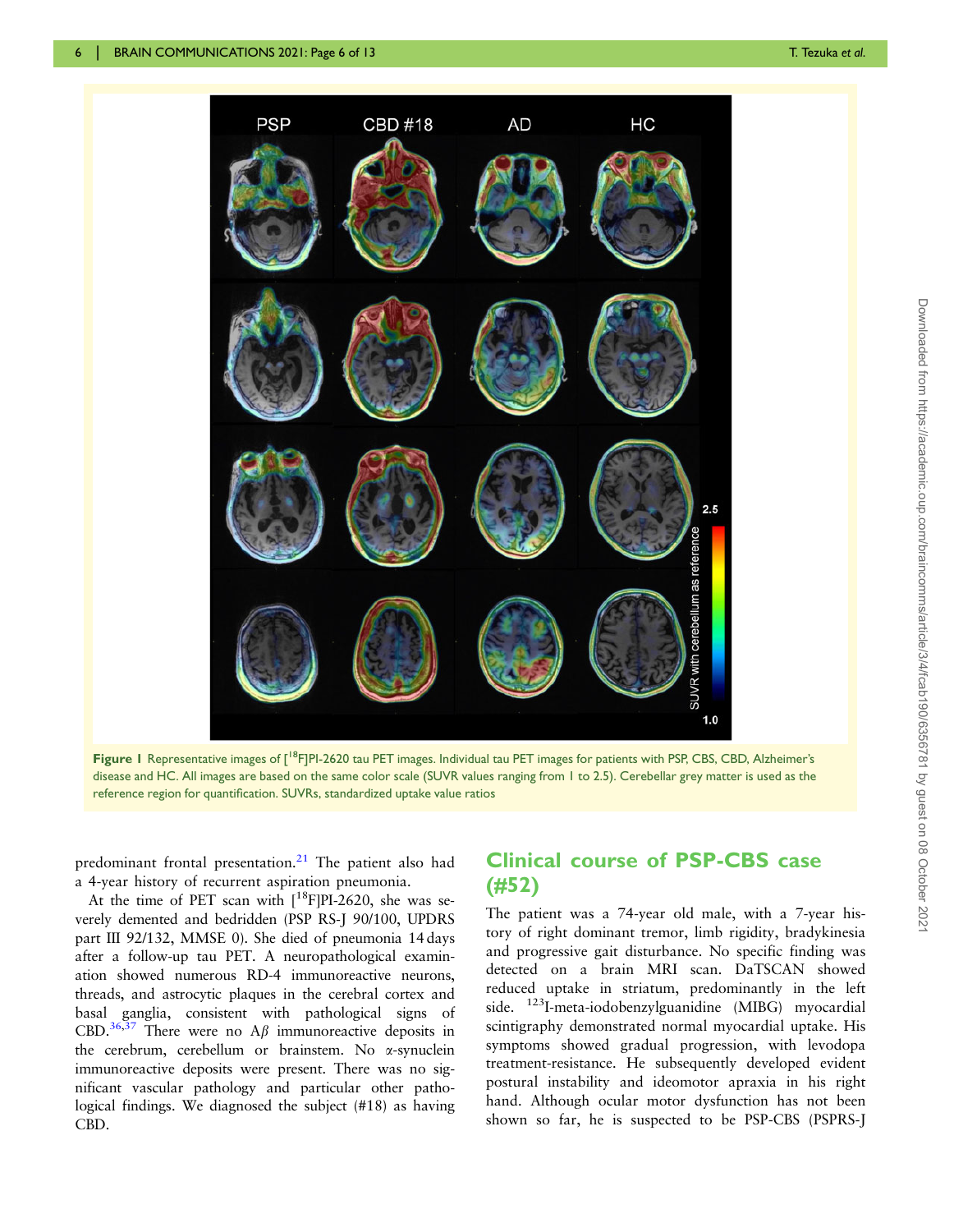<span id="page-6-0"></span>33/100, UPDRS part III 52/132, MMSE  $30^{21}$  $30^{21}$  $30^{21}$  After  $[$ <sup>18</sup>F]PM-PBB3 PET,  $[$ <sup>18</sup>F]PI-2620-PET imaging has done 8 months later to compare the retention of two tau radiotracers.

## In vivo [<sup>18</sup>F]PI-2620-PET imaging

[Figure 1](#page-5-0) represents a selection of  $[18F]$ PI-2620 SUVR images overlaid on native-space MRI.  $[$ <sup>18</sup>F]PI-2620 scans in HC showed strong elevated retention in regions outside the brain, including skin/scalp, retina, nasal cavity and sinus veins [\(Fig. 1;](#page-5-0) [Supplementary Fig. 1A and B](https://academic.oup.com/braincomms/article-lookup/doi/10.1093/braincomms/fcab190#supplementary-data)). Significant, but variable, tracer retention was also observed as a high signal in the substantia nigra, and as a moderate signal in the choroid plexus and basal ganglia. This pattern indicated off-target binding in vessels, (neuro)melanin, iron-associated regions, and calcifications, similar to previous reports with the  $[18F]$ AV-1451 tau tracer.<sup>37</sup>

In patients with Alzheimer's disease,  $[18F]$ PI-2620 retention was evident in the temporal lobe, parietal lobe and cingulate cortex, consistent with the neuropathology of Alzheimer's disease. Notably, PET scans of the majority of clinical phenotypes of 4R tauopathies (PSP, CBS and CBD) revealed elevated retention in the globus pallidus, possibly reflecting neurodegeneration. Considering partial volume effects due to atrophy, PVC views also show similar findings [\(Supplementary Fig. 2\)](https://academic.oup.com/braincomms/article-lookup/doi/10.1093/braincomms/fcab190#supplementary-data). However, it could be challenging to visually identify 4R tauopathies because of varying levels of globus pallidus retention in HC and Alzheimer's disease [\(Fig. 1](#page-5-0), [Supplementary Fig. 1](https://academic.oup.com/braincomms/article-lookup/doi/10.1093/braincomms/fcab190#supplementary-data)).

## Differences in  $\Gamma^{18}$ F]PI-2620 uptake patterns in patients with Alzheimer's disease, and non-Alzheimer's disease tauopathies

We assessed  $[18F]$ PI-2620 uptake in 8 subsets of ROIs for patients with 4R tauopathies, Alzheimer's disease and HC ([Fig. 2](#page-7-0)). As shown in [Fig. 2,](#page-7-0) patients with PSP, CBS and CBD had significant increases in  $[$ <sup>18</sup>F|PI-2620 uptake in the globus pallidus when compared to Alzheimer's disease patients ( $P = 0.0024$ ); however, uptake was also apparent in HC, possibly due to high off-target binding in this region in HC. Unexpectedly, patients with PSP, CBS and CBD did not show increased  $[$ <sup>18</sup>F]PI-2620 uptake in the pons, superior frontal, and precentral cortices or caudate nucleus where 4R-tau depositions were expected. Using the pericalcarine area reference, which is known for its low tau burden in non-Alzheimer's disease,  $32,33$  instead of a cerebellar cortex reference for generating SUVR values resulted in similar findings [\(Supplementary Fig. 3](https://academic.oup.com/braincomms/article-lookup/doi/10.1093/braincomms/fcab190#supplementary-data)). Although the reason is unknown, the caudate nucleus of Alzheimer's disease patients curiously shows significant low retention compared to HC, only when using the pericalcarine area reference  $(P = 0.0092)$  [\(Supplementary Fig. 3](https://academic.oup.com/braincomms/article-lookup/doi/10.1093/braincomms/fcab190#supplementary-data)). Collectively, we concluded that the  $[$ <sup>18</sup>F]PI-2620 SUVR

values in the globus pallidus could be helpful for identified patients with PSP and CBS; however, retention does not reliably reflect 4R-tau distribution.

## Correlation of [<sup>18</sup>F]PI-2620 retention with neuropathology in CBD

We next compared in vivo  $[^{18}F]$ PI-2620 retention to histopathological analysis results to gauge its ability to accurately reflect the abundance of tau depositions. In subject #18, the quantification of tau burden in AT8 immunostained sections revealed robust loads of tau lesions in multiple ROIs [\(Fig. 3](#page-8-0)). As shown in [Fig. 3,](#page-8-0) in substantia nigra and globus pallidus, both tracer retention and tau burden are high. However, no significant correlation on all regions could be detected between [<sup>18</sup>F]PI-2620 PET retention and tau burden (Tau stage, %Area and particles) in matching ROIs. Notably, SUVRs were rather low in the middle frontal gyrus, hippocampus, and midbrain tectum, while high tau accumulations were detected. Taken together, these findings showed that the  $[18F]$ PI-2620 PET signal did not accurately reflect tau pathology.

#### Head-to-head comparison of  $[$ <sup>18</sup>F]PI-2620 and  $[$ <sup>18</sup>F]PM-PBB3 in patients with PSP-CBS (#52)

[ 11C]PBB3 is reported to be selective for diverse tau fibril strains compared to  $\int_{0}^{11}C\vert AV-1451$  and could possibly identify the regional pattern of tau pathology in the CBS/PSP spectrum.<sup>2[,38](#page-12-0)</sup> Additionally, recent studies have reported that a novel PBB3 derivative,  $[18F]PM-PBB3$ , could image threeand four-repeat tau lesions in non-Alzheimer's disease tauopathies, including biopsied and autopsy-confirmed subjects.[4](#page-11-0) To further characterize  $[$ <sup>18</sup>F]PM-PBB3, we compared the retention of both radiotracers in the same subject (#52) with PSP-CBS. In [<sup>18</sup>F]PM-PBB3 scanning, retention was evident in the midbrain (substantia nigra and red nucleus), subthalamic nucleus, thalamus, globus pallidus and precentral gyrus, consistent with the expected neuropathology of PSP [\(Fig. 4A](#page-9-0) and [Supplementary Fig. 4\)](https://academic.oup.com/braincomms/article-lookup/doi/10.1093/braincomms/fcab190#supplementary-data).  $[$ <sup>18</sup>F|PM-PBB3 retention was left dominant in each ROI, consistent of the right dominant parkinsonism and apraxia in this subject and that DaTSCAN showed reduced uptake especially in the left striatum. Also, the relatively evident uptake in the precentral gyrus reflected his subsequent apraxia as PSP-CBS.

In addition to the absence of any significant correlation between both tracer SUVRs, different accumulation patterns were observed in multiple brain regions, including the precentral gyrus, red nucleus, subthalamic nucleus and thalamus ([Fig. 4B\)](#page-9-0). This finding revealed the differential *in vivo* binding properties of  $[$ <sup>18</sup>F]PI-2620 and [ 18F]PM-PBB3 in non-Alzheimer's disease tauopathies.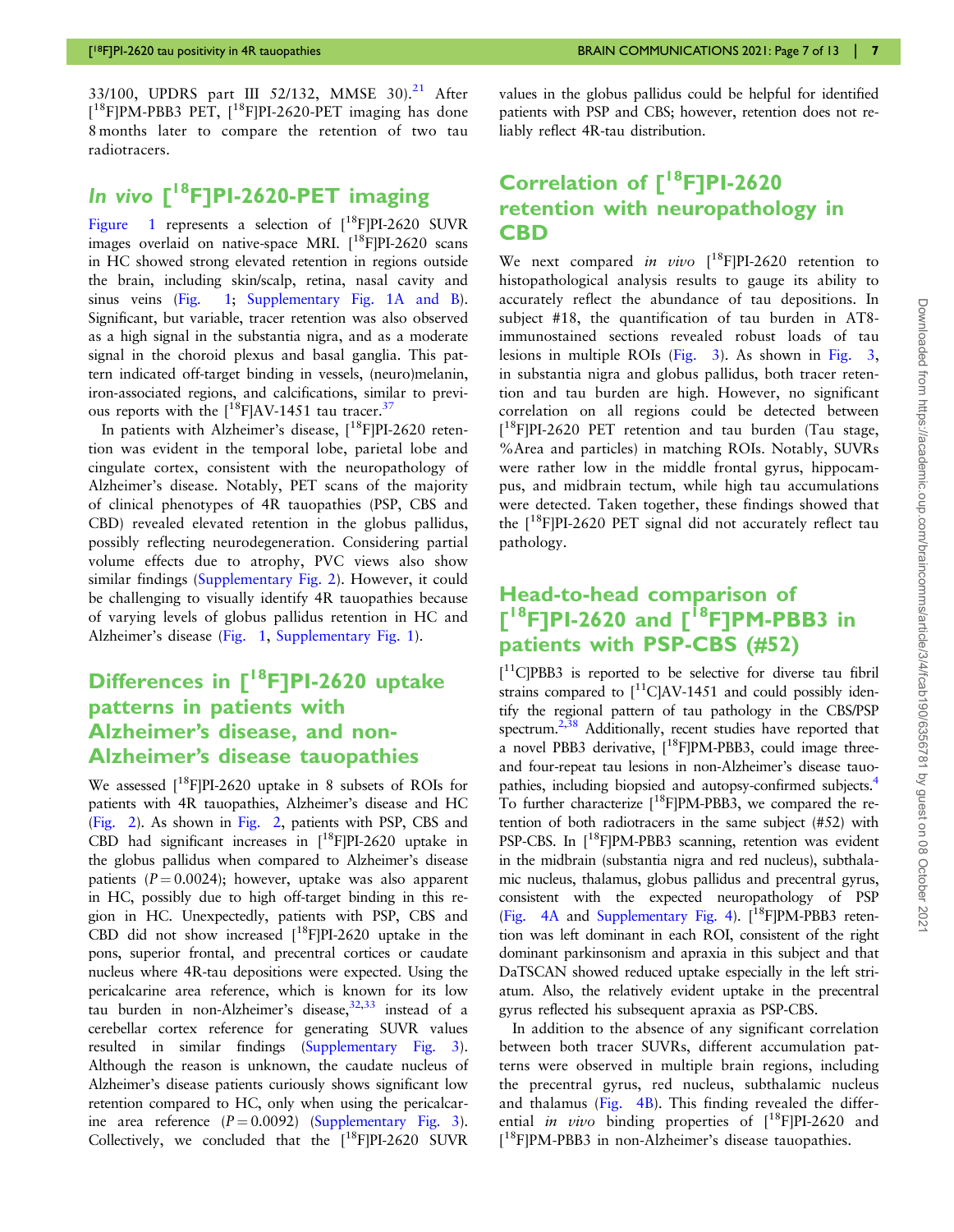

<span id="page-7-0"></span>

Figure 2 [<sup>18</sup>F]PI-2620 standardized uptake value ratios in regions of interest. Graphs showing the distribution of [<sup>18</sup>F]PI-2620 SUVRs in eight ROIs for patients with HC (red), PSP (blue) + CBD (green) + CBS (purple), and Alzheimer's disease (yellow). Dots represent individual subject SUVRs for each ROI. Significant pairwise Wilcoxon tests with a Bonferroni correction between diagnostic groups ( $n = 3$ ) are indicated at the top: \*P < 0.05

## **Discussion**

In this study, we assessed the novel tau PET radiotracer, [ 18F]PI-2620, in patients with Alzheimer's disease and 4R tauopathies (PSP, CBS and CBD), and demonstrated the first pathologic validation of tau positivity in autopsied CBD, and a head-to-head comparison with another tau PET probe for visualizing 4R-tau pathogenesis in non-Alzheimer's disease, [<sup>18</sup>F]PM-PBB3. Further, SUVR analyses revealed that, compared with Alzheimer's disease

patients, patients with 4R tauopathies showed elevated  $[$ <sup>18</sup>F]PI-2620 uptake in the globus pallidus. However, the diagnostic potential for distinguishing 4R tauopathies is limited due to tracer retention in globus pallidus in HC. We also did not find a correlation between post-mortem tau pathology and *in vivo* region-matched  $\binom{18}{1}$ PI-2620 retention in a patient with CBD. Indeed, the autopsy findings were more likely to reflect the tau burden at the time of PET because of the short interval between the tau PET and the subsequent autopsy (two weeks).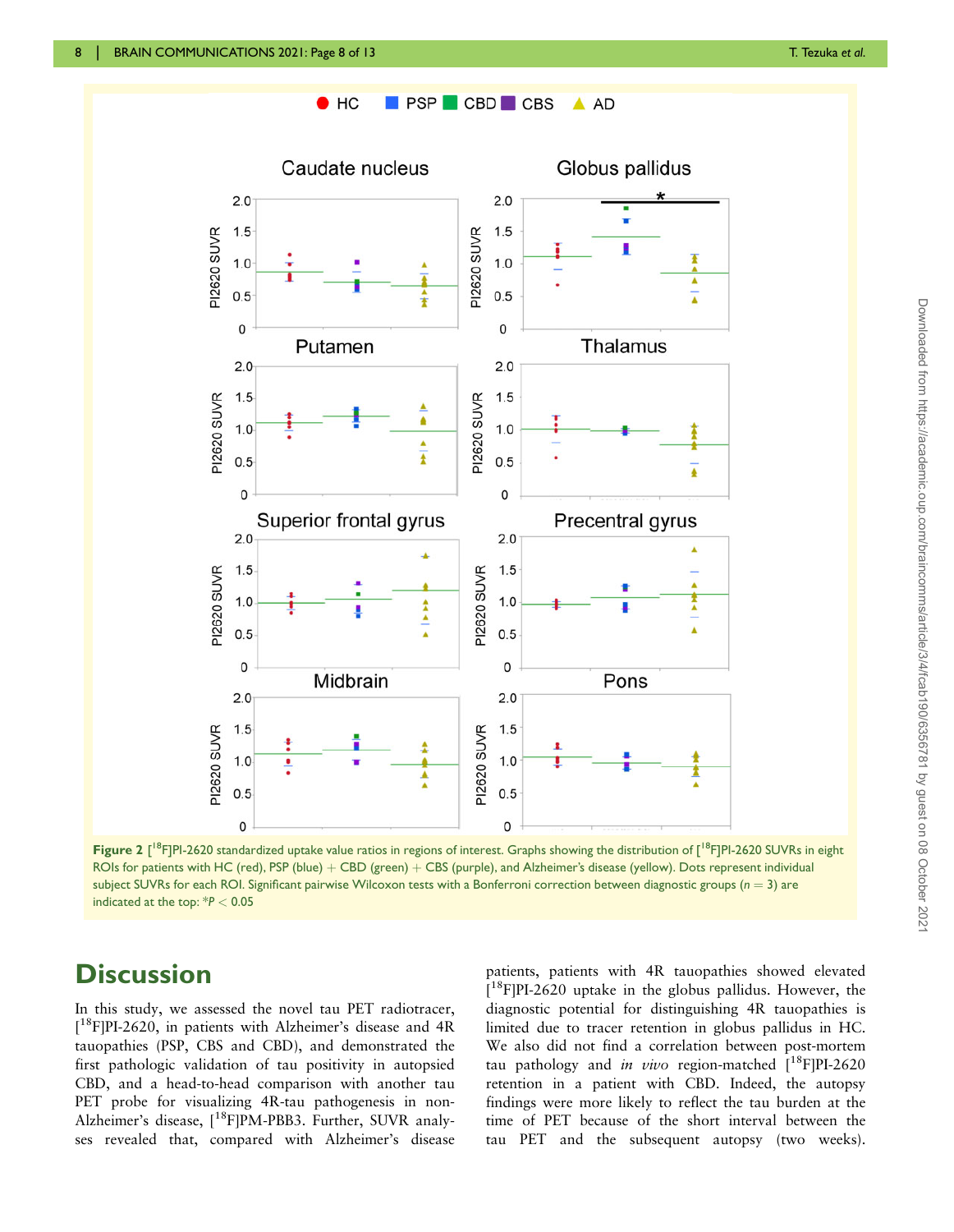<span id="page-8-0"></span>

Figure 3 Neuropathological assessment of tau pathology and correlations with  $\Gamma^{18}$ FJPI-2620 uptake in autopsied CBD. (A–D) Immunohistochemistry [AT8 (A), RD3 (C) and RD4 (D)] and Gallyas silver staining (B) in case #18. Scale bars indicate 50 lm (A and B) and 100  $\mu$ m (C and D). (A) Caudate nucleus, (B) Straight gyrus, (C and D) Substantia nigra. Representative astrocytic plaque was detected in caudate nucleus (A). (E) Staging of AT8 staining [Stage 0 (Occipital lobe): absent, Stage 1 (Occipital lobe): sparse, Stage 2 (Precentral gyrus): moderate, Stage 3 (Superior colliculus): numerous] Scale bars indicate 100 μm. (**F–H**) Correlation analysis between *in vivo* [<sup>18</sup>F]PI-2620 SUVR and tau staging (F), %area (G) or particles (H) of AT8 staining in matching ROIs. P-values for Spearman correlation test.

Collectively, high  $[18F]$ PI-2620 uptake in the globus pallidus may be a sign of neurodegeneration in four-repeat (4R) tauopathies, but not necessarily a practical for diagnosis of dementia. We consider that this tracer may have limited utility for the reliable detection of 4R-tau pathologies.

While preparing this manuscript, Brendel et al. reported [<sup>18</sup>F]PI-2620 PET imaging in a patient cohort with clinically diagnosed PSP and A $\beta$ -positive/negative CBS.<sup>[14,](#page-11-0)[39](#page-12-0)</sup> They evaluated distribution volume ratio images in a full dynamic setting (0–60 min post-injection) and revealed elevated  $[18F]$ PI-2620 binding in patients with PSP only in the globus pallidus and subthalamic nucleus, but not in other regions, such as the prefrontal cortex and dorsal midbrain. Notably, they also observed no correlation between  $[18F]$ PI-2620 binding and clinical severity or disease duration in any target regions. These findings strongly support our result that the  $[18F]$ PI-2620 PET signal did not accurately reflect 4R tau pathology.

Similar findings were reported using other tau tracers, such as  $\begin{bmatrix} 1^8F \end{bmatrix} AV1451$ ,  $\begin{bmatrix} 1^8F \end{bmatrix} RO948$  and  $\begin{bmatrix} 1^8F \end{bmatrix} THK5351.^{7,8,40-42}$  Retention of these radiotracers was Retention of these radiotracers was observed in the basal ganglia of patients with PSP; however, in vivo retention did not correlate with post-mortem tau accumulation,  $10,43$  $10,43$  supporting the present  $[18F]$ PI-2620 findings ([Figs 2](#page-7-0) and 3).

In addition, comparing  $[18F]$ PI-2620 retention in the same subject with a well-studied radiotracer,  $[18F]PM-$ PBB3, was important to further define the properties of our novel tracer. PBB3 derivatives have unique structures, characterizing their distinct tau affinities.  $[$ <sup>18</sup>F]PM-PBB3 is considered a possible PET tracer for detection of tau fibrils in  $AR$  tauopathies.<sup>[4](#page-11-0)</sup> In our subject with PSP-CBS, [ 18F]PM-PBB3 retention was evident in the frontal, parietal lobe, subthalamic nucleus, midbrain and pons, consistent with the expected PSP neuropathology. However, [ 18F]PI-2620 distribution was different, especially in the frontal and parietal cortex, related to CBS symptoms ([Fig. 4A](#page-9-0) and [Supplementary Fig. 4](https://academic.oup.com/braincomms/article-lookup/doi/10.1093/braincomms/fcab190#supplementary-data)). Although further pathological and neuroimaging studies are needed to validate its utility for detection of non-Alzheimer's disease tau deposition, the present findings strongly propose that [ 18F]PI-2620 has a distinct capacity for tau deposition in non-Alzheimer's disease tauopathies compared to PBB3 derivatives.

Our study has several limitations. First, pathological results showed that  $[18F]$ PI-2620 retention did not reflect deposition of twisted ribbon filaments of 4R-tau in one autopsied CBD brain, but not other tauopathies. Non-Alzheimer's disease tau aggregates are varied structurally and accumulate in different cell types. $44,45$  Importantly, Brendel et al. showed that post-mortem autoradiographies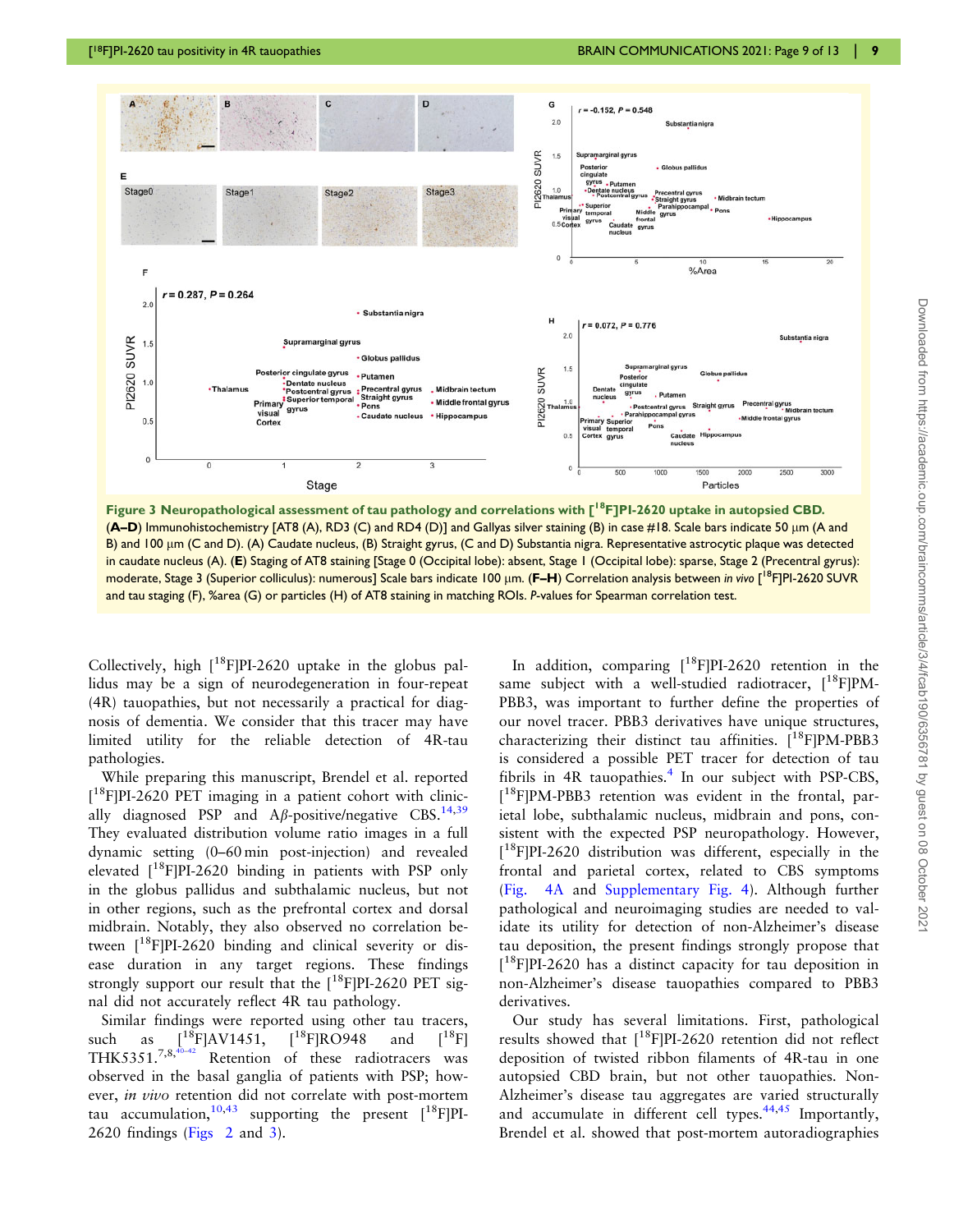<span id="page-9-0"></span>

Figure 4 Head-to-head comparison of  $[{}^{18}F]$ PI-2620 and  $[{}^{18}F]$ PM-PBB3 in patients with PSP-CBS (#52). (A)  $[{}^{18}F]$ PI-2620 and [<sup>18</sup>F]PM-PBB3 imaging in subject #52 representative of range of tracer binding. Transaxial and coronal [<sup>18</sup>F]PI-2620 images adjacent to sameslice [<sup>18</sup>F]PM-PBB3 images are shown. Red arrowheads indicate positive retention of both [<sup>18</sup>F]PI-2620 and [<sup>18</sup>F]PM-PBB3 (globus pallidus and substantia nigra). Blue arrowheads indicate positive [<sup>18</sup>F]PM-PBB3 retention, but weak [<sup>18</sup>F]PI-2620 (thalamus, frontal gyrus and subthalamic nucleus). (B) Plot of SUVR for [<sup>18</sup>F]PI-2620 and [<sup>18</sup>F]PM-PBB3 in matching ROIs. P-values for Spearman correlation test.

of the basal ganglia and frontal cortex slices clearly showed blockable  $[$ <sup>18</sup>F]PI-2620 binding in patients with PSP, consistent with tau-immunohistochemistry.<sup>14</sup> Therefore, we cannot deny the possibility that  $[$ <sup>18</sup>F]PI-2620 has substantial affinity to other forms of 4R-tau, such as straight filaments in patients with PSP, and straight filaments or tubules in argyrophilic grain dementia (AGD). In addition, we do not have any data at this point for  $[^{18}F]PI-2620$  uptake in 3R tauopathies, such as Pick's disease. Future imaging-pathology dual studies are required to determine the association

between tau burden in PSP, AGD, and Pick's disease postmortem and *in vivo*  $[^{18}F]$ PI-2620 retention.

Second, Brendel et al. observed time–activity ratio curves are rapidly decreasing in the basal ganglia of PSP cases until 60 min after a peak within the first  $30 \text{ min.}^{14,39}$  $30 \text{ min.}^{14,39}$  $30 \text{ min.}^{14,39}$  $30 \text{ min.}^{14,39}$  They recommend 30–60 min post-injection for PET acquisition of PSP and CBD. In contrast, illustrative time–activity curves and SUVRs plateau at 60–90 min in Alzheimer's disease[.46](#page-12-0) Notably, time-SUVRs-curves in Brendel et al.'s study also show other expected tau-deposit regions in PSP,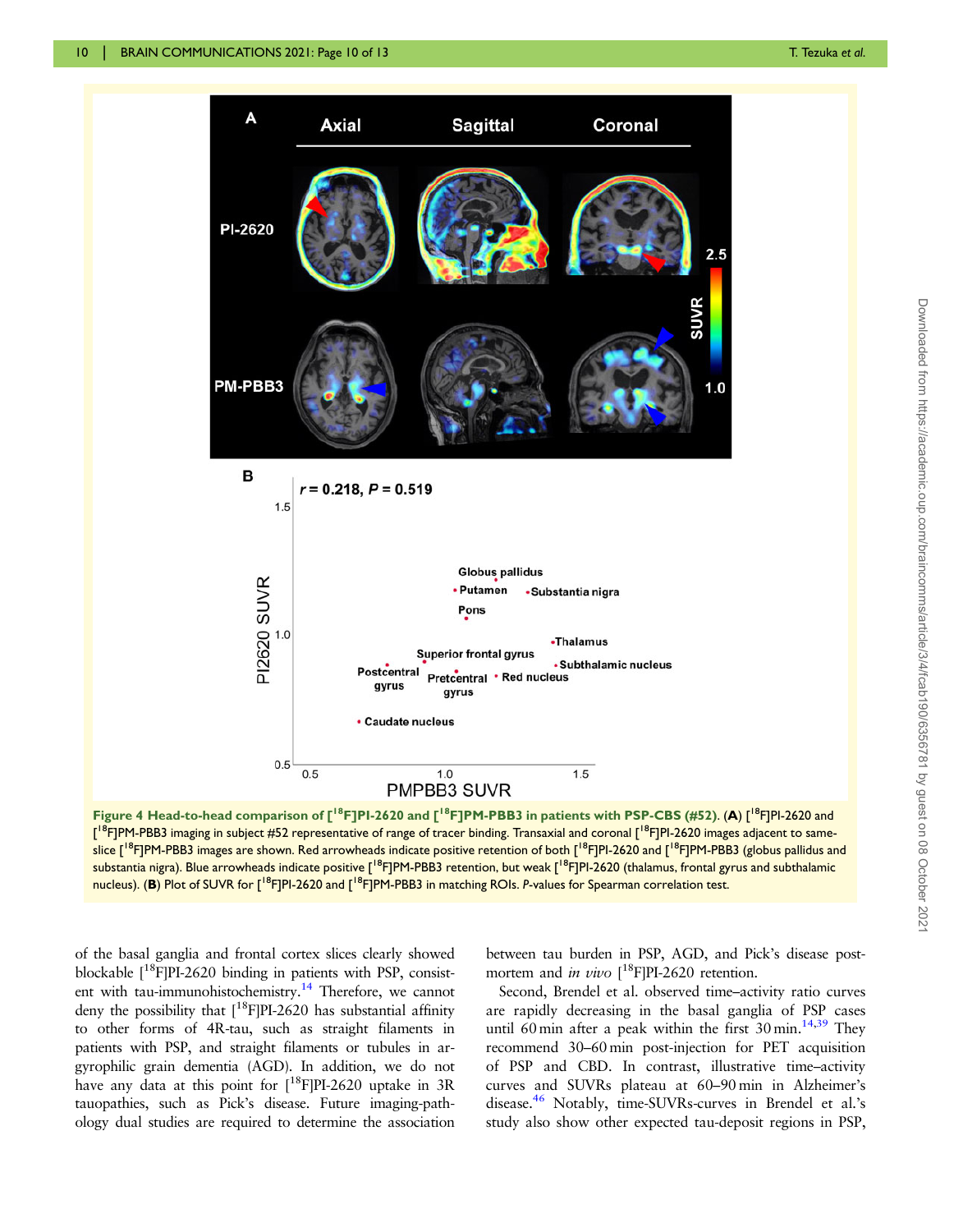<span id="page-10-0"></span>such as the substantia nigra, the dorsal midbrain and dentate nucleus, revealing different tracer kinetics from those of the basal ganglia.<sup>14</sup> To practically establish evidence of the utility of tau PET for memory clinics and general medical care, we acquired the  $[$ <sup>18</sup>FIPI-2620 PET images at 60– 90 min post-injection focussing on Alzheimer's disease in this study. On the other hand, recent studies reveal that early time frames for PI-2620 PET in 4R tauopathies is worthwhile.<sup>[14](#page-11-0)[,39](#page-12-0)</sup> Therefore, further studies need to evaluate two-time frames of  $\int_0^{18}$ FIPI-2620 imaging (early frame: 30– 60 and late frame; 60–90 min) and/or determine appropriate PET acquisition times that depend on the respective interest regions and diseases.

Third, the retention target of  $[^{18}F]PI-2620$  in the globus pallidus in 4R tauopathies remains unknown. Off-target binding in the basal ganglia is commonly observed in [<sup>18</sup>F]AV-1451 PET studies of the elderly. Recent studies have shown that  $[18F]AV-1451$  exhibits off-target binding to melanin, calcifications and iron accumulation sites. $37,47$ Furthermore, the basal ganglia express high aminergic projections and neuroreceptors, and shows progressive neurodegeneration and astro-microgliosis in non-Alzheimer's disease tauopathy. Therefore, *in vitro* binding assays and autoradiography using fresh-frozen brain samples are required to accurately interpret in vivo  $[^{18}F]$ PI-2620 PET positivity in 4R tauopathy.

Fourth, multiple diseases exhibit CBS phenotypes, and CBS's pathological background is broad. Two CBS cases (#01 and #17) showing cortical retention of  $\binom{18}{1}$ PI-2620 PET in our study [\(Supplementary Fig. 5\)](https://academic.oup.com/braincomms/article-lookup/doi/10.1093/braincomms/fcab190#supplementary-data), were FBB positive, indicating overlapping  $A\beta$  pathology. A review of clinicopathological series reported that the most common pathologic substrates for clinical CBS are CBD (46.7%), Alzheimer's disease (16.7%), PSP (16.1%), FTLD with TDP-43 pathology  $(6.7\%)$  and Pick's disease  $(3.9\%)$ .<sup>[50](#page-12-0)</sup>  $A\beta$  pathology is found to frequently overlap with CBD.<sup>[51](#page-12-0)</sup> However, given that both show typical CBS symptoms, DaTSCAN abnormalities, and higher [<sup>18</sup>F]PI-2620 retention in the globus pallidus, we propose that both pathological diagnoses are CBS–CBD concomitant with Alzheimer's disease pathology and high uptake in globus pallidus has diagnostic value to distinguish between typical Alzheimer's disease and CBS-CBD concomitant with Alzheimer's disease pathology.

Based on the current pathology-imaging study showing limited [<sup>18</sup>F]PI-2620 cortical uptake in autopsy-confirmed CBD ([Fig. 3\)](#page-8-0), it is likely that increased  $[18F]$ PI-2620 cortical retention in both CBS cases mostly reflect the PHF burden of Alzheimer's disease pathology. Recently, Palleis reported  $A\beta$ -positive CBS patients showed regional  $[$ <sup>18</sup>F]PI-2620 retentions in pre- and postcentral gyri, which were spared in A $\beta$ -positive typical Alzheimer's disease patients with amnestic syndromes,  $14,39$  $14,39$  which may support our results that  $A\beta$ -positive CBS cases, in particular #17, showed  $[18F]$ PI-2620 retentions in left postcentral gyrus ([Supplementary Fig. 5\)](https://academic.oup.com/braincomms/article-lookup/doi/10.1093/braincomms/fcab190#supplementary-data), whereas Alzheimer's disease patients curiously showed decreased  $[$ <sup>18</sup>F]PI-2620 uptake in the globus pallidus [\(Fig. 2](#page-7-0) and [Supplementary Fig. 3\)](https://academic.oup.com/braincomms/article-lookup/doi/10.1093/braincomms/fcab190#supplementary-data). Further pathology-imaging studies are needed to interpret  $[$ <sup>18</sup>F]PI-2620 retentions in A $\beta$ -positive CBS.

Fifth, our study shows only one head-to-head analysis in a PSP patient.  $[$ <sup>18</sup>FIPMPBB3 is considered a possible PET tracer for the detection of tau fibrils in 4R tauopathies based on a single study with a limited sample size.<sup>[4,18,19](#page-11-0)</sup> Another study suggests that the limited specificity of the original compound,  $[11$ ClPBB3, for tau and a potential binding affinity of the tracer for the more abundant  $A\beta$  in the Alzheimer's disease brain.<sup>[52](#page-12-0)</sup> Possibility of unknown off-target bindings of  $[18$ FIPM-PBB3 need to be investigated with thorough further ante-/post-mortem investigations. With regard to the eventual conclusion of a possible PET tracer for diagnosis and differentiation of non-Alzheimer's disease tauopathies, further clinicopathological assessments will be required.

Collectively, this study laid evidence that  $[18F]$ PI-2620 PET uptake at a late time frame in the globus pallidus may be associated with its degeneration in non-Alzheimer's disease 4R tauopathies. We also found no correlation between in vivo retention at a late time frame and post-mortem tau accumulation in autopsy-confirmed CBD. Although further large-scale studies and detailed assessments of scan imaging and procedures are required to exploit its full potential, this tau tracer is a promising PET radioligand for *in vivo* imaging of tau aggregates in Alzheimer's disease, but of limited utility for the reliable detection of 4R-tau pathology at 60–90 min post-injection. We propose that tau tracers should be used differently depending on the tau fibrils of Alzheimer's disease or non-Alzheimer's disease tauopathies.

## Supplementary material

[Supplementary material](https://academic.oup.com/braincomms/article-lookup/doi/10.1093/braincomms/fcab190#supplementary-data) is available at Brain Communications online.

## Acknowledgements

The authors would like to thank Mr Kiyotaka Nakajima, Mr Kouki Oumi, Mr Yosinori Taniguchi, Mr Kazuya Minamishima, Mr Yoshiki Oowaki, and the staff of the Division of Nuclear Medicine and the Department of Radiology for their help in PET examinations and image processing. We thank the following individuals for analysis of tau imaging: Dr Kenji Tagai, Dr Hitoshi Shimada and Dr Makoto Higuchi at Department of Functional Brain Imaging Research, National Institute of Radiological Sciences, National Institutes for Quantum and Radiological Science and Technology, Chiba, Japan. We are also grateful to the following individuals for clinical assistance and comments: Dr Toshie Kitao and Dr Ryo Shikimoto, Department of Neuropsychiatry/Memory Center, Keio University School of Medicine, Japan. We thank Mitsutoshi Tano and Kiyora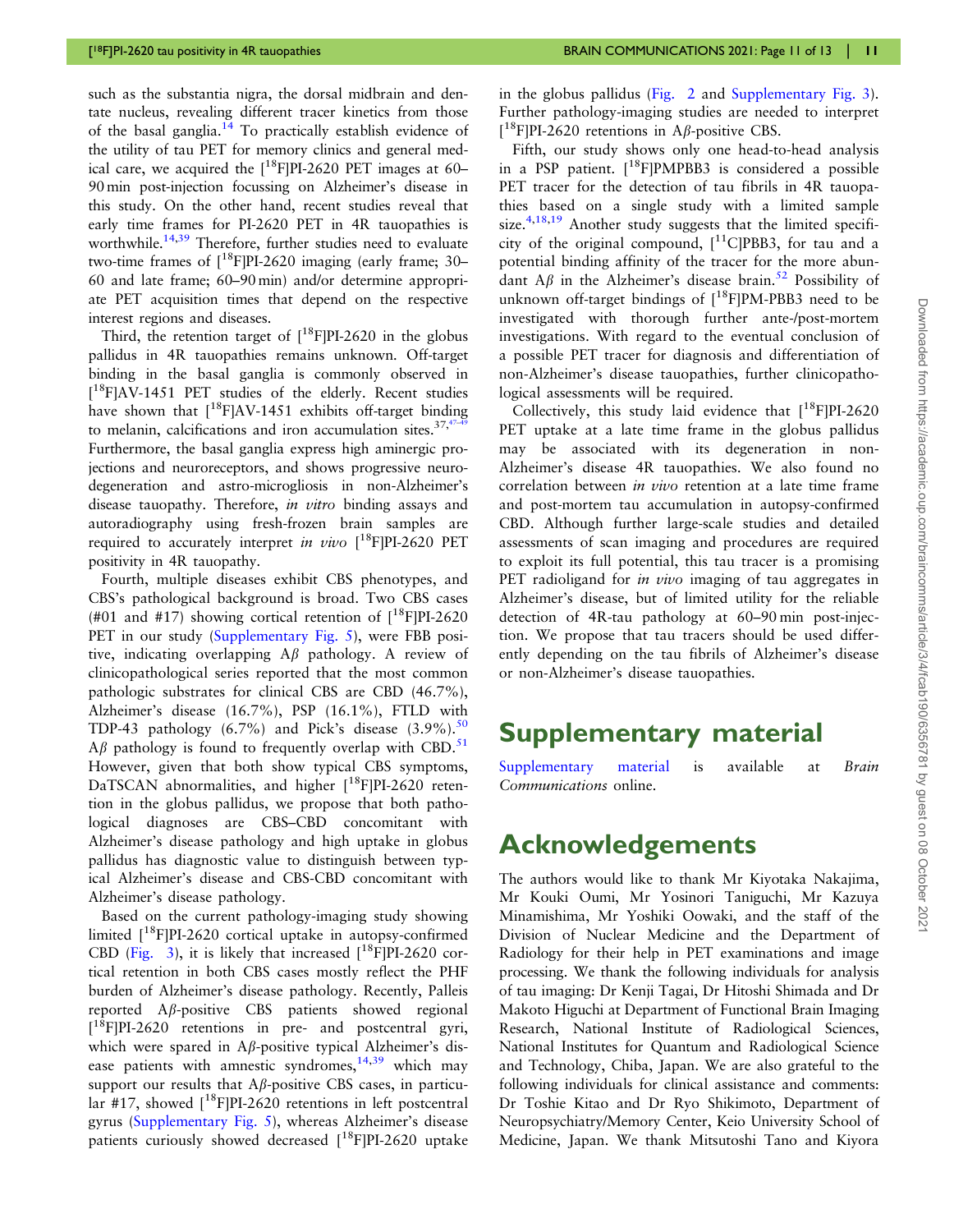<span id="page-11-0"></span>Nakajima and Satoshi Kusakari for technical support in neuropathological analysis.

## Funding

This research was supported by Japan Agency for Medical Research and Development under Grant Number JP17pc0101006 and supported in part by Japan Society for the Promotion of Science KAKENHI Grant Number 16H06277.

## Competing interests

All authors declare no competing interests.

## References

- [1.](#page-2-0) Klunk WE, Engler H, Nordberg A, et al. Imaging brain amyloid in Alzheimer's disease with Pittsburgh Compound-B. Ann Neurol. 2004;55(3):306–319.
- [2.](#page-2-0) Maruyama M, Shimada H, Suhara T, et al. Imaging of tau pathology in a tauopathy mouse model and in Alzheimer patients compared to normal controls. Neuron. 2013;79(6):1094–1108.
- [3.](#page-2-0) Lohith TG, Bennacef I, Vandenberghe R, et al. Brain imaging of Alzheimer dementia patients and elderly controls with (18)F-MK-6240, a PET tracer targeting neurofibrillary tangles. J Nucl Med. 2019;60(1):107–114.
- [4.](#page-2-0) Tagai K, Ono M, Kubota M, et al. High-contrast in vivo imaging of tau pathologies in Alzheimer's and non-Alzheimer's disease tauopathies. Neuron. 2021;109(1):42–58 e8.
- [5.](#page-2-0) Takahata K, Kimura Y, Sahara N, et al. PET-detectable tau pathology correlates with long-term neuropsychiatric outcomes in patients with traumatic brain injury. Brain. 2019;142(10): 3265–3279.
- [6.](#page-2-0) Endo H, Shimada H, Sahara N, et al. In vivo binding of a tau imaging probe, [(11) C]PBB3, in patients with progressive supranuclear palsy. Mov Disord. 2019;34(5):744–754.
- [7.](#page-2-0) Schonhaut DR, McMillan CT, Spina S, et al. (18) F-flortaucipir tau positron emission tomography distinguishes established progressive supranuclear palsy from controls and Parkinson disease: A multicenter study. Ann Neurol. 2017;82(4):622–634.
- [8.](#page-2-0) Smith R, Scholl M, Widner H, et al. In vivo retention of (18)F-AV-1451 in corticobasal syndrome. Neurology. 2017;89(8):845–853.
- [9.](#page-2-0) Passamonti L, Vazquez Rodriguez P, Hong YT, et al. 18F-AV-1451 positron emission tomography in Alzheimer's disease and progressive supranuclear palsy. Brain. 2017;140(3):781–791.
- [10](#page-2-0). Marquie M, Normandin MD, Meltzer AC, et al. Pathological correlations of [F-18]-AV-1451 imaging in non-alzheimer tauopathies. Ann Neurol. 2017;81(1):117–128.
- [11](#page-2-0). Kroth H, Oden F, Molette J, et al. Discovery and preclinical characterization of [(18)F]PI-2620, a next-generation tau PET tracer for the assessment of tau pathology in Alzheimer's disease and other tauopathies. Eur J Nucl Med Mol Imaging. 2019;46(10): 2178–2189.
- 12. Rosler TW, Tayaranian Marvian A, Brendel M, et al. Four-repeat tauopathies. Prog Neurobiol. 2019;180:101644.
- 13. Mormino EC, Toueg TN, Azevedo C, et al. Tau PET imaging with (18)F-PI-2620 in aging and neurodegenerative diseases. Eur J Nucl Med Mol Imaging. 2020;48(7):2233–2244.
- [14](#page-8-0). Brendel M, Barthel H, van Eimeren T, et al. Assessment of 18F-PI-2620 as a biomarker in progressive supranuclear palsy. JAMA Neurol. 2020;77(11):1408–1419.
- 15. Soleimani-Meigooni DN, Iaccarino L, La Joie R, et al. 18F-flortaucipir PET to autopsy comparisons in Alzheimer's disease and other neurodegenerative diseases. Brain. 2020;143(11):3477–3494.
- 16. Ghirelli A, Tosakulwong N, Weigand SD, et al. Sensitivity-specificity of tau and amyloid beta positron emission tomography in frontotemporal lobar degeneration. Ann Neurol. 2020;88(5):1009–1022.
- 17. Lowe VJ, Lundt ES, Albertson SM, et al. Tau-positron emission tomography correlates with neuropathology findings. Alzheimers Dement. 2020;16(3):561–571.
- [18.](#page-2-0) Ishizuchi K, Takizawa T, Tezuka T, et al. A case of progressive supranuclear palsy with predominant cerebellar ataxia diagnosed by [(18)F]PM-PBB3 tau PET. J Neurol Sci. 2021;425:117440.
- [19.](#page-2-0) Mashima K, Konishi M, Tezuka T, Ito D, Mimura M. A case of tauopathy with auditory agnosia and dysprosody diagnosed by [(18)F]PM-PBB3 tau PET scan. Neurol Sci. 2021;42(8): 3471–3474.
- 20. McKhann GM, Knopman DS, Chertkow H, et al. The diagnosis of dementia due to Alzheimer's disease: Recommendations from the National Institute on Aging-Alzheimer's Association workgroups on diagnostic guidelines for Alzheimer's disease. Alzheimers Dement. 2011;7(3):263–269.
- [21.](#page-2-0) Hoglinger GU, Respondek G, Stamelou M, et al. Clinical diagnosis of progressive supranuclear palsy: The movement disorder society criteria. Mov Disord. 2017;32(6):853–864.
- [22.](#page-3-0) Armstrong MJ, Litvan I, Lang AE, et al. Criteria for the diagnosis of corticobasal degeneration. Neurology. 2013;80(5):496–503.
- [23.](#page-3-0) Rosen WG, Mohs RC, Davis KL. A new rating scale for Alzheimer's disease. Am J Psychiatry. 1984;141(11):1356–1364.
- [24.](#page-3-0) Crowe SF. The differential contribution of mental tracking, cognitive flexibility, visual search, and motor speed to performance on parts A and B of the Trail Making Test. J Clin Psychol. 1998;54(5):585–591.
- [25.](#page-3-0) Goetz CG, Tilley BC, Shaftman SR, et al. Movement Disorder Society UPDRS Revision Task Force. Movement Disorder Societysponsored revision of the Unified Parkinson's Disease Rating Scale (MDS-UPDRS): scale presentation and clinimetric testing results. Mov Disord. 2008;23(15):2129–2170.
- [26.](#page-3-0) Golbe LI, Ohman-Strickland PA. A clinical rating scale for progressive supranuclear palsy. Brain. 2007;130(6):1552–1565.
- [27.](#page-3-0) Iglesias JE, Van Leemput K, Bhatt P, et al. Bayesian segmentation of brainstem structures in MRI. Neuroimage. 2015;113:184–195.
- 28. Lowe J, Lennox G, Pn L. Disorders of movement and system degeneration, 6th ed. In Greenfield's neuropathology. London, England : Arnold Publisher; 1997.
- 29. Jellinger K. Progressive supranuclear palsy (subcortical argyrophilic dystrophy). Acta Neuropathol. 1971;19(4):347–352.
- 30. Arai K, Braak E, de Vos RA, Jansen Steur EN, Braak H. Mossy fiber involvement in progressive supranuclear palsy. Acta Neuropathol. 1999;98(4):341–344.
- 31. Dickson DW. Neuropathologic differentiation of progressive supranuclear palsy and corticobasal degeneration. J Neurol. 1999; 246 (Suppl 2):II6–15.
- [32.](#page-6-0) Forman MS, Zhukareva V, Bergeron C, et al. Signature tau neuropathology in gray and white matter of corticobasal degeneration. Am J Pathol. 2002;160(6):2045–2053.
- [33.](#page-6-0) Kovacs GG, Lukic MJ, Irwin DJ, et al. Distribution patterns of tau pathology in progressive supranuclear palsy. Acta Neuropathol. 2020;140(2):99–119.
- [34.](#page-4-0) Mashima K, Ito D, Kameyama M, et al. Extremely low prevalence of amyloid positron emission tomography positivity in Parkinson's disease without dementia. Eur Neurol. 2017;77(5-6):231–237.
- [35.](#page-4-0) Seibyl J, Catafau AM, Barthel H, et al. Impact of training method on the robustness of the visual assessment of 18F-Florbetaben PET scans: Results from a phase-3 study. J Nucl Med. 2016;57(6): 900–906.[26823561][Mismatch] 10.2967/jnumed.115.161927
- [36.](#page-4-0) Dickson DW, Bergeron C, Chin SS, et al. Office of Rare Diseases neuropathologic criteria for corticobasal degeneration. J Neuropathol Exp Neurol. 2002;61(11):935–946.